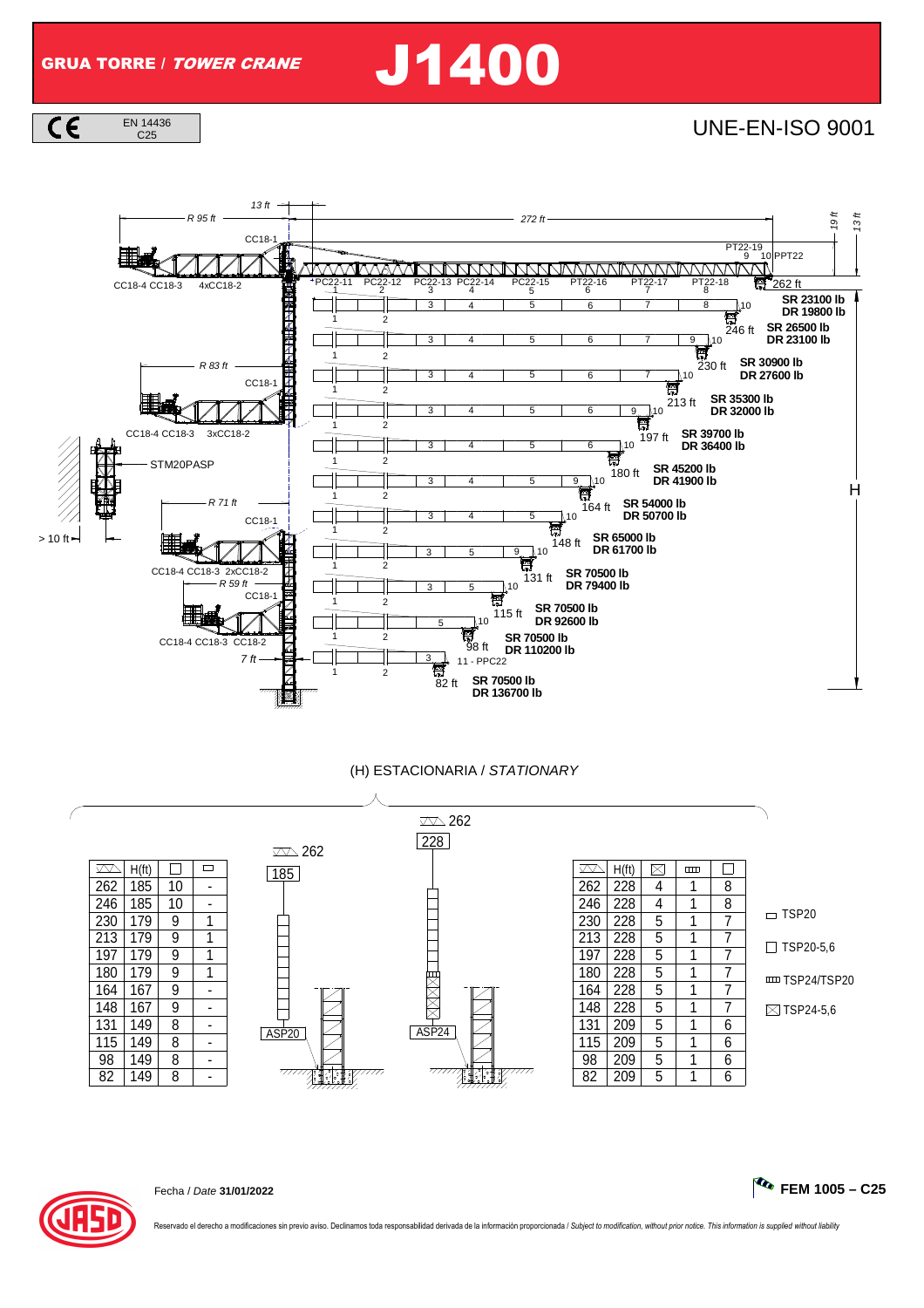| J1400<br><b>CARGAS / LOADS</b> |                                 |                                                       |                                                      |       |       |       |                          |                                           |       |       |       |       |                          |       |
|--------------------------------|---------------------------------|-------------------------------------------------------|------------------------------------------------------|-------|-------|-------|--------------------------|-------------------------------------------|-------|-------|-------|-------|--------------------------|-------|
| b o                            | ST-SR<br>(Ib)                   |                                                       | Cargas máximas / Maximum loads<br>ST - SR - 70500 lb |       |       |       |                          |                                           |       |       |       |       |                          |       |
| $\overline{\mathbb{M}}$        | 70500 lb                        | Alcance del gancho [ft] / Hook reach [ft]             |                                                      |       |       |       |                          |                                           |       |       |       |       |                          |       |
| [ft]                           | $@$ (ft)                        | 66                                                    | 82                                                   | 98    | 115   | 131   | 148                      | 164                                       | 180   | 197   | 213   | 230   | 246                      | 262   |
| 262                            | 107                             | 70500                                                 | 70500                                                | 70500 | 65400 | 56000 | 48700                    | 42900                                     | 38100 | 34100 | 30700 | 27900 | 25300                    | 23100 |
| 246                            | 111                             | 70500                                                 | 70500                                                | 70500 | 67800 | 58100 | 50600                    | 44500                                     | 39600 | 35500 | 32000 | 29000 | 26500                    |       |
| 230                            | 116                             | 70500                                                 | 70500                                                | 70500 | 70500 | 61300 | 53400                    | 47100                                     | 42000 | 37600 | 34000 | 30900 | $\overline{\phantom{0}}$ |       |
| 213                            | 119                             | 70500                                                 | 70500                                                | 70500 | 70500 | 63400 | 55300                    | 48800                                     | 43500 | 39000 | 35300 |       |                          |       |
| 197                            | 121                             | 70500                                                 | 70500                                                | 70500 | 70500 | 64400 | 56200                    | 49600                                     | 44200 | 39700 |       |       | $\overline{\phantom{0}}$ |       |
| 180                            | 123                             | 70500                                                 | 70500                                                | 70500 | 70500 | 65800 | 57400                    | 50700                                     | 45200 |       |       |       |                          |       |
| 164                            | 130                             | 70500                                                 | 70500                                                | 70500 | 70500 | 69900 | 61100                    | 54000                                     |       |       |       |       |                          |       |
| 148                            | 137                             | 70500                                                 | 70500                                                | 70500 | 70500 | 70500 | 65000                    |                                           |       |       |       |       |                          |       |
| 131                            | 131                             | 70500                                                 | 70500                                                | 70500 | 70500 | 70500 | $\overline{\phantom{0}}$ |                                           |       |       |       |       |                          |       |
| 115                            | 115                             | 70500                                                 | 70500                                                | 70500 | 70500 |       |                          |                                           |       |       |       |       |                          |       |
| 98                             | 98                              | 70500                                                 | 70500                                                | 70500 |       |       |                          |                                           |       |       |       |       |                          |       |
| 82                             | 82                              | 70500                                                 | 70500                                                |       |       |       |                          |                                           |       |       |       |       |                          |       |
|                                |                                 |                                                       |                                                      |       |       |       |                          |                                           |       |       |       |       |                          |       |
|                                | ST-DR<br>(Ib)                   | Cargas máximas / Maximum loads<br>ST - DR - 141100 lb |                                                      |       |       |       |                          |                                           |       |       |       |       |                          |       |
|                                | $\overline{\text{N}}$ 141100 lb |                                                       |                                                      |       |       |       |                          | Alcance del gancho [ft] / Hook reach [ft] |       |       |       |       |                          |       |
| [ft]                           | $@$ (ft)                        | 66                                                    | 82                                                   | 98    | 115   | 131   | 148                      | 164                                       | 180   | 197   | 213   | 230   | 246                      | 262   |
| 262                            | 56                              | 118400                                                | 92100                                                | 74600 | 62100 | 52700 | 45400                    | 39600                                     | 34800 | 30800 | 27400 | 24500 | 22000                    | 19800 |
| 246                            | 58                              | 122600                                                | 95500                                                | 77400 | 64500 | 54800 | 47200                    | 41200                                     | 36300 | 32200 | 28700 | 25700 | 23100                    |       |
| 230                            | 60                              | 129000                                                | 100600                                               | 81600 | 68100 | 58000 | 50100                    | 43800                                     | 38600 | 34300 | 30700 | 27600 |                          |       |
| 213                            | 62                              | 133200                                                | 103900                                               | 84400 | 70500 | 60100 | 52000                    | 45500                                     | 40100 | 35700 | 32000 |       |                          |       |

 | 63 | 135100 | 105500 | 85800 |71700 | 61100 | 52800 | 46300 | 40900 | 36400 | — | — | — | — | 64 | 138000 | 107800 | 87600 | 73300 | 62500 | 54100 | 47400 | 41900 | — | — | — | — | — | 68 | 141100 | 114400 | 93200 | 78000 | 66600 | 57800 | 50700 |  $\,\,\,\,\,\,$   $\,\,\,$   $\,\,\,$   $\,\,\,$   $\,\,\,$   $\,\,\,$   $\,\,\,$   $\,\,\,$   $\,\,\,$   $\,\,\,$   $\,\,\,$   $\,\,$   $\,\,\,$   $\,\,\,$   $\,\,\,$   $\,\,$   $\,\,$   $\,\,$   $\,\,$   $\,\,$   $\,\,$   $\,\,$   $\$  | 72 | 141100 | 121500 | 99100 | 83100 | 71100 | 61700 | — | — | — | — | — | — | — 79 141100 134800 110200 92600 79400 79 141100 134800 110200 92600 79 141100 134900 110200 | 80 |141100 | 136700 |  $\,\,\,\to\,\,\,\mid\,\,\to\,\,\mid\,\,\to\,\,\mid\,\,\to\,\,\mid\,\,\to\,\,\mid\,\,\to\,\,\mid\,\,\to\,\,\mid\,\,\to\,\,\mid\,\,\to\,\,\mid\,\,\to\,\,\mid\,\,\to\,\,\mid\,\,\to\,\,\mid\,\,\to\,\,\mid\,\,\to\,\,\mid\,\,\to\,\,\mid\,\,\to\,\,\mid\,\,\to\,\,\mid\,\,\to\,\,\mid\,\,\to\,\,\mid\,\,\to\,\,\mid\,\,\to\,\,\mid\,\,\to\,\,\mid\,\,\to\,\,\mid\,\,\to\,\$ 



Reservado el derecho a modificaciones sin previo aviso. Declinamos toda responsabilidad derivada de la información proporcionada / Subject to modification, without prior notice. This information is supplied without liabili

Fecha / Date **31/01/2022 FEM 1005 – C25**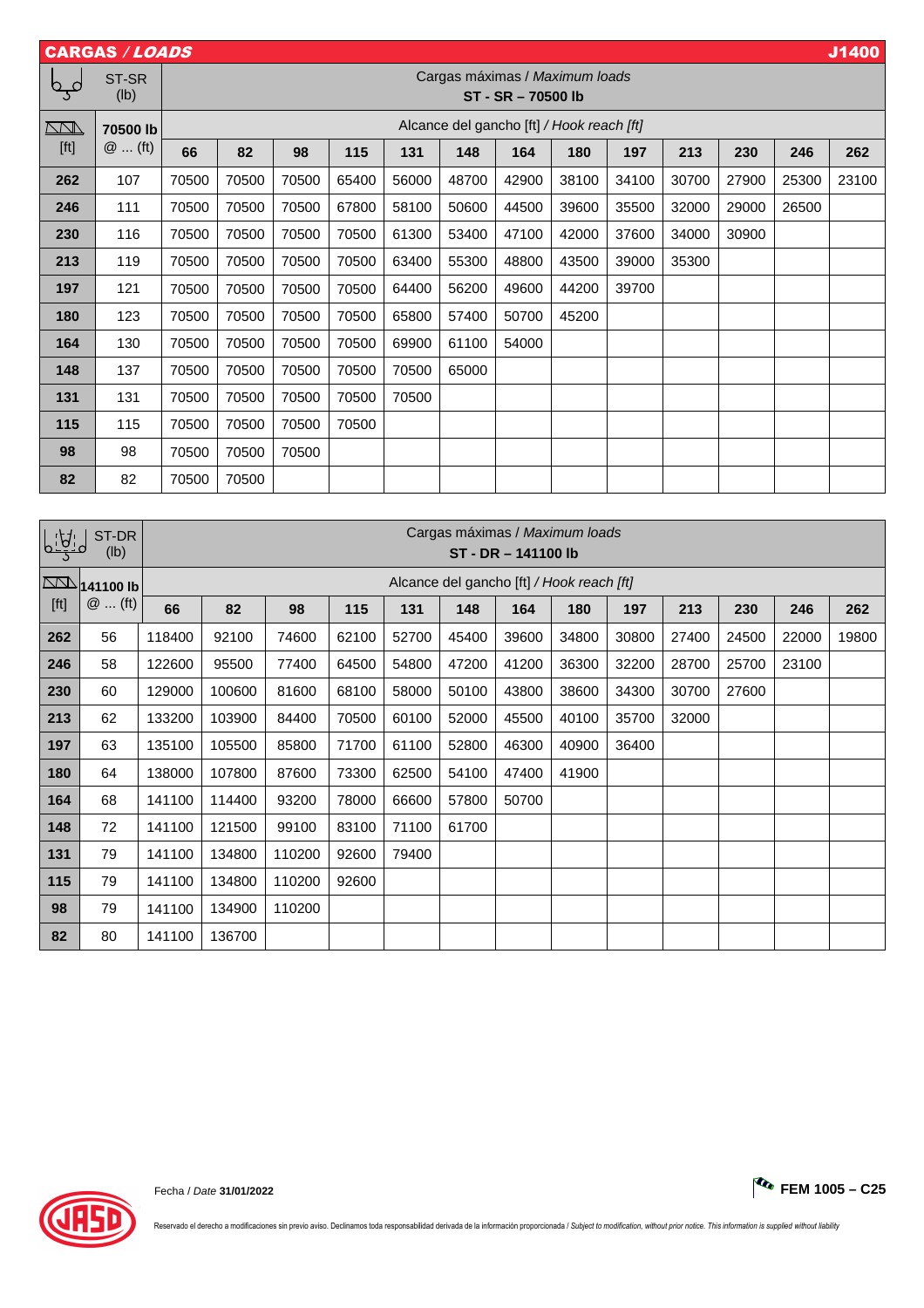

|                              |                                                          | Y<br>480V 60Hz                                                                       |                                        |  |
|------------------------------|----------------------------------------------------------|--------------------------------------------------------------------------------------|----------------------------------------|--|
| <b>OG6007VF</b><br>3 x 15 kW | <b>TC3360VF</b><br>24,3 kW                               | EC15076VF: AMPERAGE = 286 A<br>EC18094VF: AMPERAGE = 318 A                           |                                        |  |
| 00,7<br>$r/m$ in<br>sl/min   | 70500 lb<br>0196<br>ft/min<br>141100 lb<br>098<br>ft/min | www<br><b>SR</b><br>1496 ft<br>$H \leq$<br>DR<br>748 ft<br>H<br>3809 ft<br>$\bullet$ | $\sqrt{16}$<br>$\overline{\mathbf{1}}$ |  |



Reservado el derecho a modificaciones sin previo aviso. Declinamos toda responsabilidad derivada de la información proporcionada / Subject to modification, without prior notice. This information is supplied without liabili

Fecha / Date **31/01/2022 FEM 1005 – C25**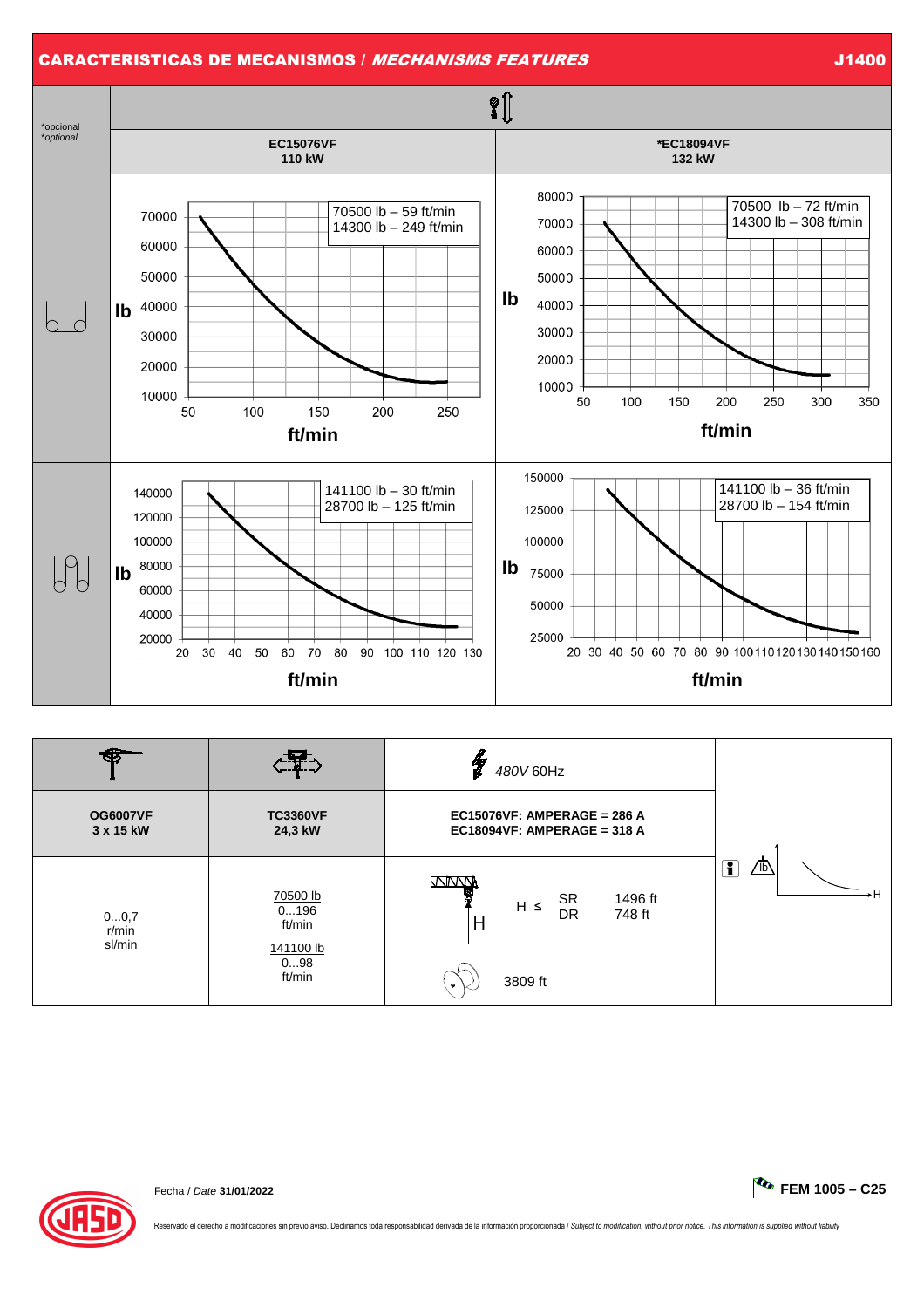| J1400<br><b>LISTA DE EMBARQUE / PACKING LIST</b>                                                               |                                                                             |                                        |                                                                                                                                |                                             |                                        |                                        |                                                   |  |  |
|----------------------------------------------------------------------------------------------------------------|-----------------------------------------------------------------------------|----------------------------------------|--------------------------------------------------------------------------------------------------------------------------------|---------------------------------------------|----------------------------------------|----------------------------------------|---------------------------------------------------|--|--|
| <b>DENOMINACIÓN / DENOMINATION</b>                                                                             |                                                                             |                                        |                                                                                                                                | $L$ [ft]                                    | A [ft]                                 | H [ft]                                 | P / W [Lb]                                        |  |  |
| Torre<br>Tower                                                                                                 |                                                                             | <b>TSP20</b><br>TSP20-5.6<br>TSP24-5.6 |                                                                                                                                | 14.3<br>20.2<br>20.2                        | 7.5<br>7.5<br>9.0                      | 7.8<br>7.8<br>9.4                      | 12380<br>16900<br>18290                           |  |  |
| Larguero largo. reducción<br>Long crossbar. reduction                                                          |                                                                             | <b>TSP24/TSP20</b>                     | Ħ<br>œ<br>I<br>₩<br>Ы,                                                                                                         | 12.9                                        | 2.4                                    | 7.3                                    | 8430                                              |  |  |
| Larguero corto reducción<br>Short crossbar. reduction.                                                         |                                                                             | TSP24/TSP20                            | M<br>I<br>IJð<br>6J)                                                                                                           | 6.2                                         | 2.4                                    | 7.3                                    | 4120                                              |  |  |
| Torre asiento pista + base punta de torre + orientación<br>Slewing table + tower head base + slewing mechanism | 17.0                                                                        | 8.0                                    | 8.3                                                                                                                            | 47620                                       |                                        |                                        |                                                   |  |  |
| Punta de torre<br>Tower head                                                                                   |                                                                             |                                        |                                                                                                                                | 18.3                                        | 7.3                                    | 7.3                                    | 16005                                             |  |  |
| Tramo de pluma                                                                                                 | PC22-11<br>PC22-12+tr<br>PC22-13<br>PC22-14<br>PC22-15<br>PPC <sub>22</sub> | $\mathbf{I}$                           | ェ<br>$\ensuremath{\mathsf{III}}\xspace$<br>IV<br>$\mathsf{I}$<br>$\vee$<br><u>MWWWMNNWWWWW</u><br>Δ<br>A $\,{}$ $\,{}$<br>l— L | 35.7<br>33.9<br>17.7<br>34.1<br>34.1<br>4.0 | 7.6<br>7.0<br>6.8<br>7.0<br>6.8<br>7.7 | 8.7<br>8.2<br>8.2<br>8.2<br>8.2<br>9.6 | 19910<br>26900<br>12430<br>21300<br>18080<br>1870 |  |  |
| Jib section                                                                                                    | PT22-16<br>PT22-17<br>PT22-18<br>PT22-19<br>PPT <sub>22</sub>               | VI                                     | VII<br>VIII<br>IX X<br><i><b>IXAAAAAAAAAAAAAAANNN</b></i><br>$\rightarrow$                                                     | 34.0<br>33.9<br>33.9<br>17.5<br>4.0         | 6.8<br>6.8<br>6.8<br>6.8<br>7.7        | 8.1<br>8.1<br>8.1<br>8.1<br>9.6        | 9315<br>7340<br>5390<br>3110<br>1760              |  |  |
| Contrapluma<br>Counterjib                                                                                      |                                                                             | CC18-1                                 | $\mathbf{I}$                                                                                                                   | 24.6                                        | 7.1                                    | 3.7                                    | 12030                                             |  |  |
| Contrapluma<br>Counterjib                                                                                      |                                                                             | CC18-2                                 | I<br>Α                                                                                                                         | 22.2                                        | 7.1                                    | 4.2                                    | 11010                                             |  |  |
| Contrapluma<br>Counterjib                                                                                      |                                                                             | CC18-3                                 | Α                                                                                                                              | 18.0                                        | 6.9                                    | 2.2                                    | 5090                                              |  |  |
| Contrapluma<br>Counterjib                                                                                      |                                                                             | CC18-4                                 | Н<br>Α                                                                                                                         | 21.7                                        | 7.2                                    | 7.4                                    | 10690                                             |  |  |
| Contrapluma + Mec. Elevación /<br>Counterjib + Hoisting Mech. /                                                |                                                                             | $CC18-4 +$<br>EC                       |                                                                                                                                | 22.8                                        | 7.6                                    | 8.0                                    | 28605                                             |  |  |



Fecha / Date **31/01/2022 FEM 1005 – C25**

Reservado el derecho a modificaciones sin previo aviso. Declinamos toda responsabilidad derivada de la información proporcionada / Subject to modification, without prior notice. This information is supplied without liabili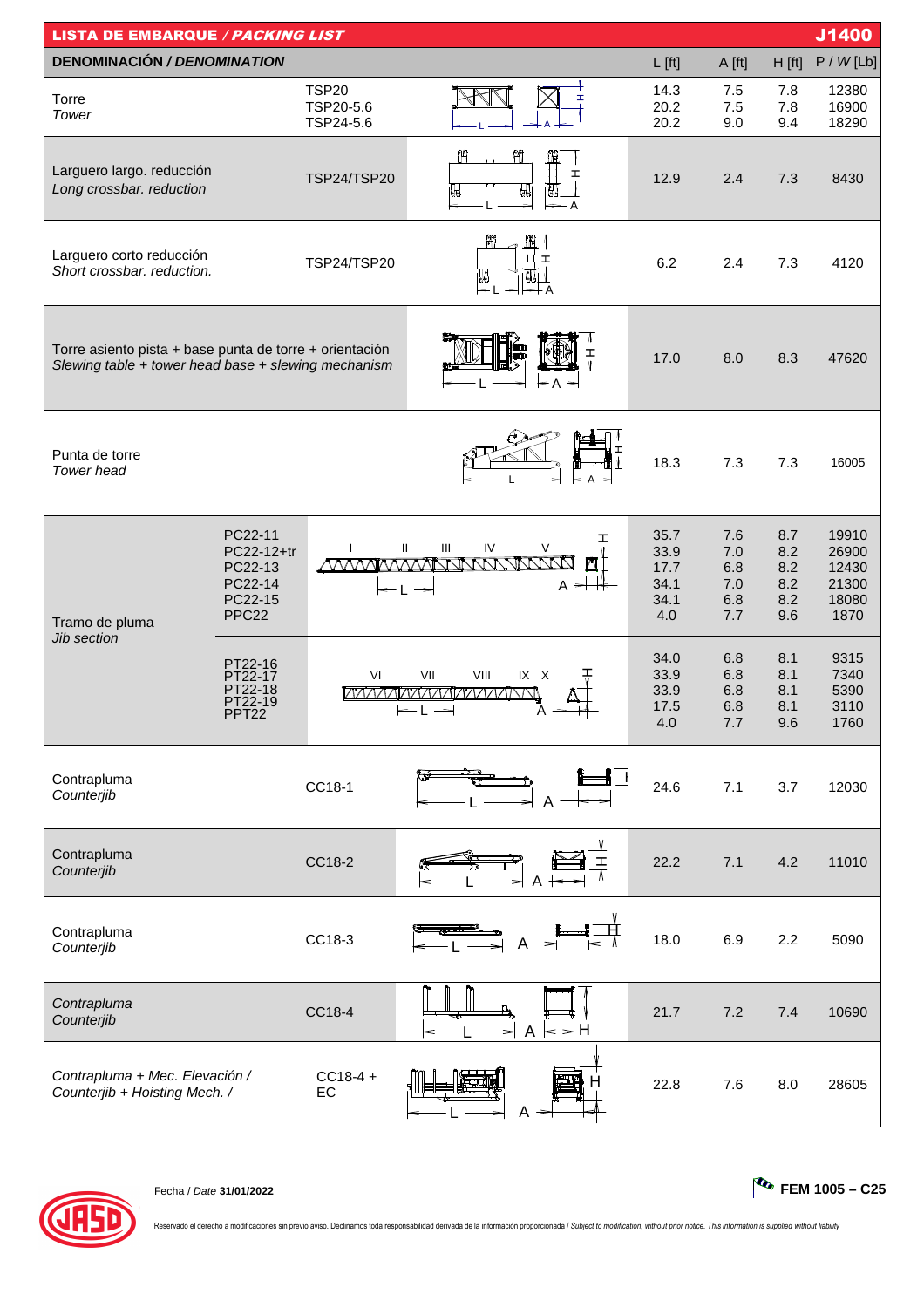| <b>LISTA DE EMBARQUE / PACKING LIST</b>                                  |                  |                                       |                      |                   |                   | J1400                 |
|--------------------------------------------------------------------------|------------------|---------------------------------------|----------------------|-------------------|-------------------|-----------------------|
| <b>DENOMINACIÓN / DENOMINATION</b>                                       |                  |                                       | $L$ [ft]             | A [ft]            | H [ft]            | P / W [Lb]            |
| Polipasto<br>Hook assembly                                               | ST/DR            | А                                     | 7.6                  | 3.0               | 11.0              | 6440                  |
| Carro<br>Trolley                                                         | ST/DR            | ₩<br>H                                | 12.1                 | 7.9               | 7.6               | 5690                  |
| Soporte y elevación (sin cable) /<br>Support and hoisting (without rope) |                  | $\leq A$                              | 10.5                 | 7.6               | 6.6               | 17910                 |
| Armario eléctrico y plataforma<br>Electrical cabinet and platform        |                  | H<br>⊨a ⇒<br>⇒                        | 8.9                  | 5.2               | 7.8               | 2095                  |
| Plataforma y cabina<br>Platform and cabin                                |                  | ⊼<br>ェ<br>$\leq$ A $\Rightarrow$      | 12.0                 | 7.3               | 8.1               | 2450                  |
|                                                                          |                  | <b>TM20PASP-5.6</b>                   |                      |                   |                   |                       |
| Transporte torre de montaje<br>Jacking cage transport                    |                  | Package 1.<br>$A-$                    | 38.1                 | 7.3               | 8.2               | 26270                 |
|                                                                          |                  | Package 2.<br><u>Muziqya ameeriya</u> | 38.3                 | 6.6               | 8.2               | 31810                 |
| Contrapeso / Counterweight                                               | Lastre / Ballast |                                       | 12.5<br>12.5<br>12.5 | 1.9<br>0.9<br>0.6 | 4.9<br>4.9<br>4.9 | 13230<br>6615<br>4410 |